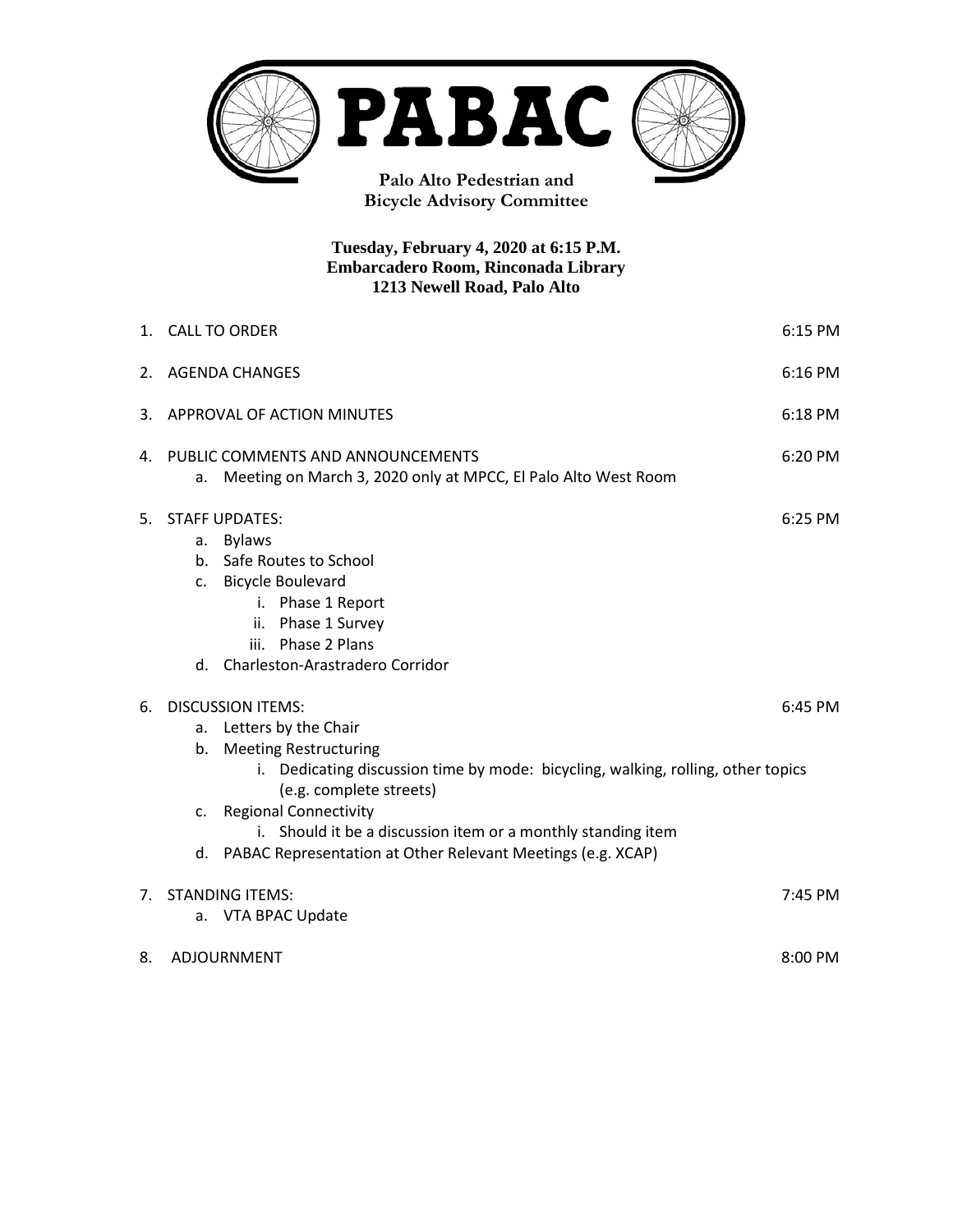| 1<br>$\overline{2}$<br>3<br>$\overline{4}$ | <b>PABAC</b><br>Palo Alto Pedestrian and<br><b>Bicycle Advisory Committee</b>                                                                                                                                                                                                                                                                                                               |                             |                                                                                                                                                                                                                                                   |  |  |
|--------------------------------------------|---------------------------------------------------------------------------------------------------------------------------------------------------------------------------------------------------------------------------------------------------------------------------------------------------------------------------------------------------------------------------------------------|-----------------------------|---------------------------------------------------------------------------------------------------------------------------------------------------------------------------------------------------------------------------------------------------|--|--|
| 5                                          |                                                                                                                                                                                                                                                                                                                                                                                             |                             |                                                                                                                                                                                                                                                   |  |  |
| 6                                          |                                                                                                                                                                                                                                                                                                                                                                                             |                             |                                                                                                                                                                                                                                                   |  |  |
| 7<br>8                                     | <b>Tuesday, January 7, 2020</b><br>6:15 P.M.                                                                                                                                                                                                                                                                                                                                                |                             |                                                                                                                                                                                                                                                   |  |  |
| 9                                          |                                                                                                                                                                                                                                                                                                                                                                                             |                             |                                                                                                                                                                                                                                                   |  |  |
| 10                                         | Embarcadero ROOM, Rinconada LIBRARY                                                                                                                                                                                                                                                                                                                                                         |                             |                                                                                                                                                                                                                                                   |  |  |
| 11                                         |                                                                                                                                                                                                                                                                                                                                                                                             |                             | 1213 Newell Road, Palo Alto, CA                                                                                                                                                                                                                   |  |  |
| 12<br>13                                   |                                                                                                                                                                                                                                                                                                                                                                                             |                             |                                                                                                                                                                                                                                                   |  |  |
| 14<br>15<br>16<br>17                       | <b>Members Present:</b>                                                                                                                                                                                                                                                                                                                                                                     |                             | Eric Nordman (Chair), Ken Joye (Vice Chair), Bruce Arthur, Cedric de la<br>Beaujardiere, Kathy Durham, Paul Goldstein, Art Liberman, Robert Neff,<br>Rob Robinson, Steve Rock, Jane Rothstein, Richard Swent, Alan Wachtel,<br><b>Bill Zauman</b> |  |  |
| 18                                         |                                                                                                                                                                                                                                                                                                                                                                                             |                             |                                                                                                                                                                                                                                                   |  |  |
| 19                                         | <b>Members Absent:</b>                                                                                                                                                                                                                                                                                                                                                                      |                             | Bill Courington, Ann Crichton, Penny Ellson, David Hirsch, Owen                                                                                                                                                                                   |  |  |
| 20                                         |                                                                                                                                                                                                                                                                                                                                                                                             |                             | Longstreth,                                                                                                                                                                                                                                       |  |  |
| 21                                         |                                                                                                                                                                                                                                                                                                                                                                                             |                             |                                                                                                                                                                                                                                                   |  |  |
| 22                                         |                                                                                                                                                                                                                                                                                                                                                                                             | <b>Staff Present:</b>       | Sylvia Star-Lack, Joanna Chan                                                                                                                                                                                                                     |  |  |
| 23<br>24                                   |                                                                                                                                                                                                                                                                                                                                                                                             |                             |                                                                                                                                                                                                                                                   |  |  |
| 25                                         | Guest:                                                                                                                                                                                                                                                                                                                                                                                      |                             |                                                                                                                                                                                                                                                   |  |  |
| 26                                         | <b>CALL TO ORDER</b> at 6:15 p.m.<br>1.                                                                                                                                                                                                                                                                                                                                                     |                             |                                                                                                                                                                                                                                                   |  |  |
| 27                                         | <b>AGENDA CHANGES</b><br>2.                                                                                                                                                                                                                                                                                                                                                                 |                             |                                                                                                                                                                                                                                                   |  |  |
| 28                                         | None                                                                                                                                                                                                                                                                                                                                                                                        |                             |                                                                                                                                                                                                                                                   |  |  |
| 29                                         | 3.                                                                                                                                                                                                                                                                                                                                                                                          |                             | <b>APPROVAL OF ACTION MINUTES</b>                                                                                                                                                                                                                 |  |  |
| 30<br>31                                   | <b>Motion</b> by Mr. Neff, seconded by Mr. Swent, to approve the minutes of November 5, 2019, as<br>presented. Motion passed 7-0 with Vice Chair Joye abstaining.                                                                                                                                                                                                                           |                             |                                                                                                                                                                                                                                                   |  |  |
| 32                                         | 4.                                                                                                                                                                                                                                                                                                                                                                                          |                             | PUBLIC COMMENTS AND ANNOUNCEMENTS                                                                                                                                                                                                                 |  |  |
| 33                                         | None                                                                                                                                                                                                                                                                                                                                                                                        |                             |                                                                                                                                                                                                                                                   |  |  |
| 34<br>35                                   | 5.                                                                                                                                                                                                                                                                                                                                                                                          | <b>STAFF UPDATES:</b><br>a. | <b>Safe Routes to Schools</b>                                                                                                                                                                                                                     |  |  |
| 36<br>37<br>38<br>39                       | Jose Palma introduced himself as the new Safe Routes to School Coordinator. Selection of the<br>priorities for the fourth year of the Five Year Plan and preparation of an Equity Plan are<br>underway. Spring bicycle education at PAUSD schools will include a walking field trip for<br>second graders, refresher training for fifth graders, and the getting to high school program for |                             |                                                                                                                                                                                                                                                   |  |  |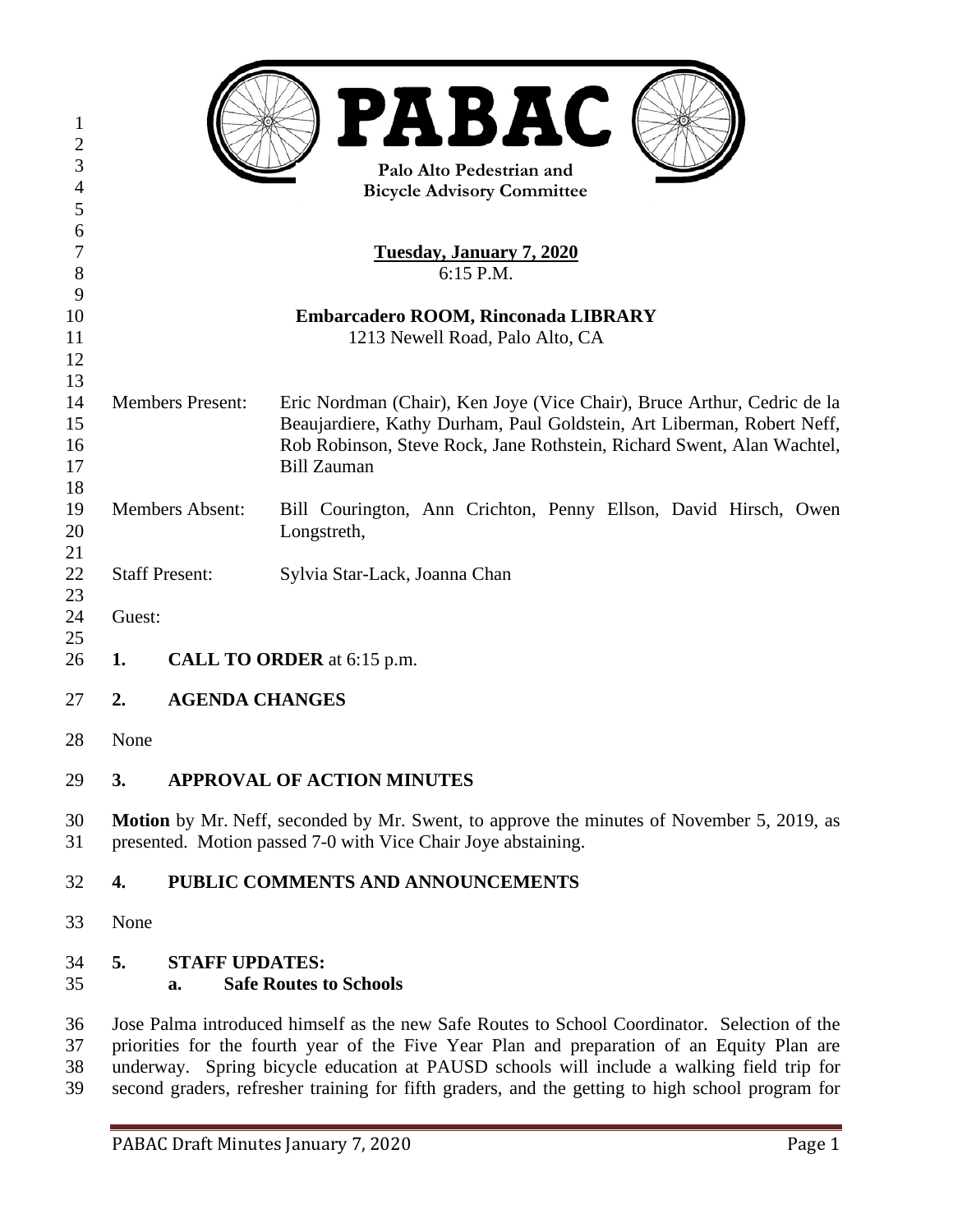eighth graders. Staff is working with Stanford Research Park to develop better visualization of data.

 In response to questions, Sylvia Star-Lack reported the City's equity efforts have been translating resources into multiple languages and ensuring Safe Routes to School cover the entire city. Currently, the City has no facilities that children with special needs can use. There is a movement to convert road signs from text to graphics to benefit diverse populations. Mr. Palma will be working with high school students to develop meaningful programming for high school students. Road signs have to comply with State requirements.

# **b. Pedestrian Hybrid Beacons**

 Joanna Chan reported that electricity has been connected to four of the five beacons, but Caltrans has not released a date when the beacons will be operational.

# **c. Bicycle Boulevard Report**

 Ms. Chan indicated the report is tentatively scheduled for Council discussion and possibly action on February 24. Staff will continue collecting data as long as possible; therefore, staff is uncertain when the staff report could be shared prior to the Council meeting.

# **d. Palo Alto Bicycle & Pedestrian Plan 2012 Update**

 Ms. Chan reported staff will request funding for the Bicycle and Pedestrian Plan update in the fiscal year 2021 budget, but work cannot begin until the Council acts on the bicycle boulevard report.

### **e. Charleston-Arastradero Corridor**

 Ms. Chan related that Phase I construction on the Hetch Hetchy bike path will begin in January while Phase II irrigation and planting is almost complete. Public Works, Transportation, and the Fire Department will work with PAUSD regarding the median at the Hoover Elementary exit driveway. The Council has not approved Phase III.

 Mr. Rock advised that the merge arrow on westbound Charleston between Nelson and Middlefield to be modified to eliminate confusion for drivers.

Ms. Durham noted the Hetch Hetchy bike path is closed and work is being done on the bike path.

# **f. Traffic Circle at Park Boulevard/Stanford Avenue**

 Ms. Chan indicated the project, which is a part of the Bicycle Boulevard Phase II work, is on hold pending Council action on the bicycle boulevard report. Ms. Star-Lack added that all bicycle projects will be subject to community engagement and review.

 PABAC discussed the traffic circle and the need for safety improvements and suggested the use of rolled curbs and bollards.